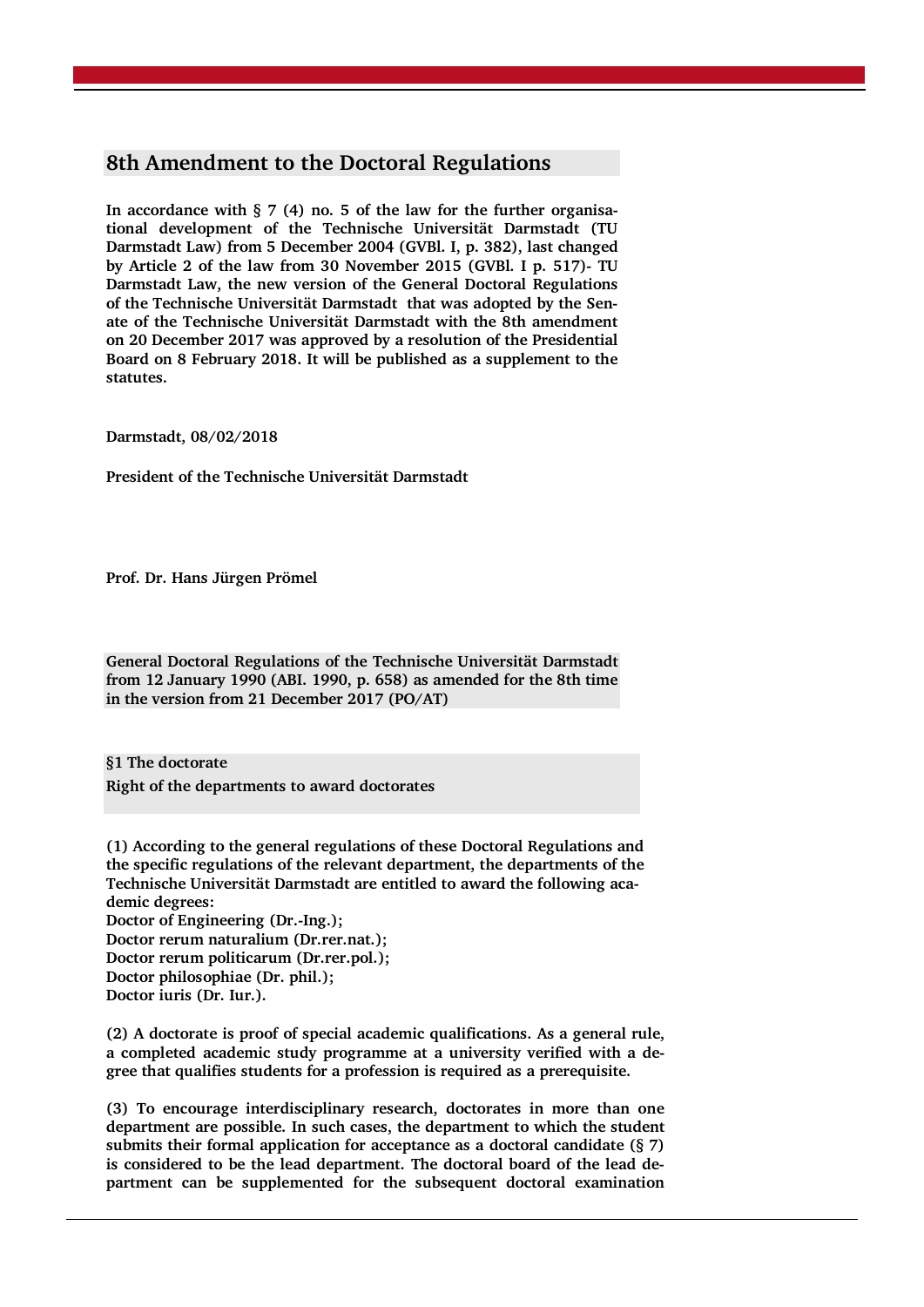**procedure with members from the doctoral boards in those departments whose specialist evaluation is also required for the dissertation. The lead department awards the doctorate. The membership of the doctoral board should reflect the interdisciplinary character of the dissertation through the appropriate selection of referees.**

**(4) A simultaneous doctorate at both a German and foreign university (double doctorate) is permitted. Further details for such doctorates are governed in a cooperation agreement between the participating universities, which must include, in particular, regulations for the referees, location and completion of the oral examination, the design of the degree certificate and details about publication.**

**(5) A joint doctoral examination procedure with another technical university or university for applied sciences (cooperative doctorate) is possible. The specific regulations of the department can include specialist regulations in this area. The responsible bodies in this case are the committees in the department to whom the formal application for acceptance as a doctoral candidate is submitted. If the University Act of the State of Hesse, these Doctoral Regulations or the specific regulations do not include any regulations to the contrary, the specific details of the joint supervision and participation of the partner universities in conjunction with the responsible departments are governed by a cooperation contract between the universities involved.**

# **§ 2 Responsibility**

**(1) The doctoral board and examination committee of the department in question is responsible for making decisions on the doctoral procedures, unless otherwise stated in these Doctoral Regulations.**

**(2) The specific regulations in each department are considered supplementary to these Doctoral Regulations and must not contradict the regulations contained within them.**

**(3) With the consent of Executive Board of the Technische Universität Darmstadt, one or more departments are permitted to set up graduate schools as interdisciplinary academic institutions of TU Darmstadt. Students who obtain their doctorate at a graduate school can be registered as doctoral candidates in the associated department. If several departments are involved in one graduate school, the responsible department is determined based on the primary professorship of the supervising professor.**

**(4) Within the framework of these Doctoral Regulations/General Section (PO/AT) and the specific regulations in the department, graduate schools may issue their own specific regulations for the doctoral procedures and the organisation of the supervision process. The organisational structure of the graduate schools can be defined in consultation with the departments involved.**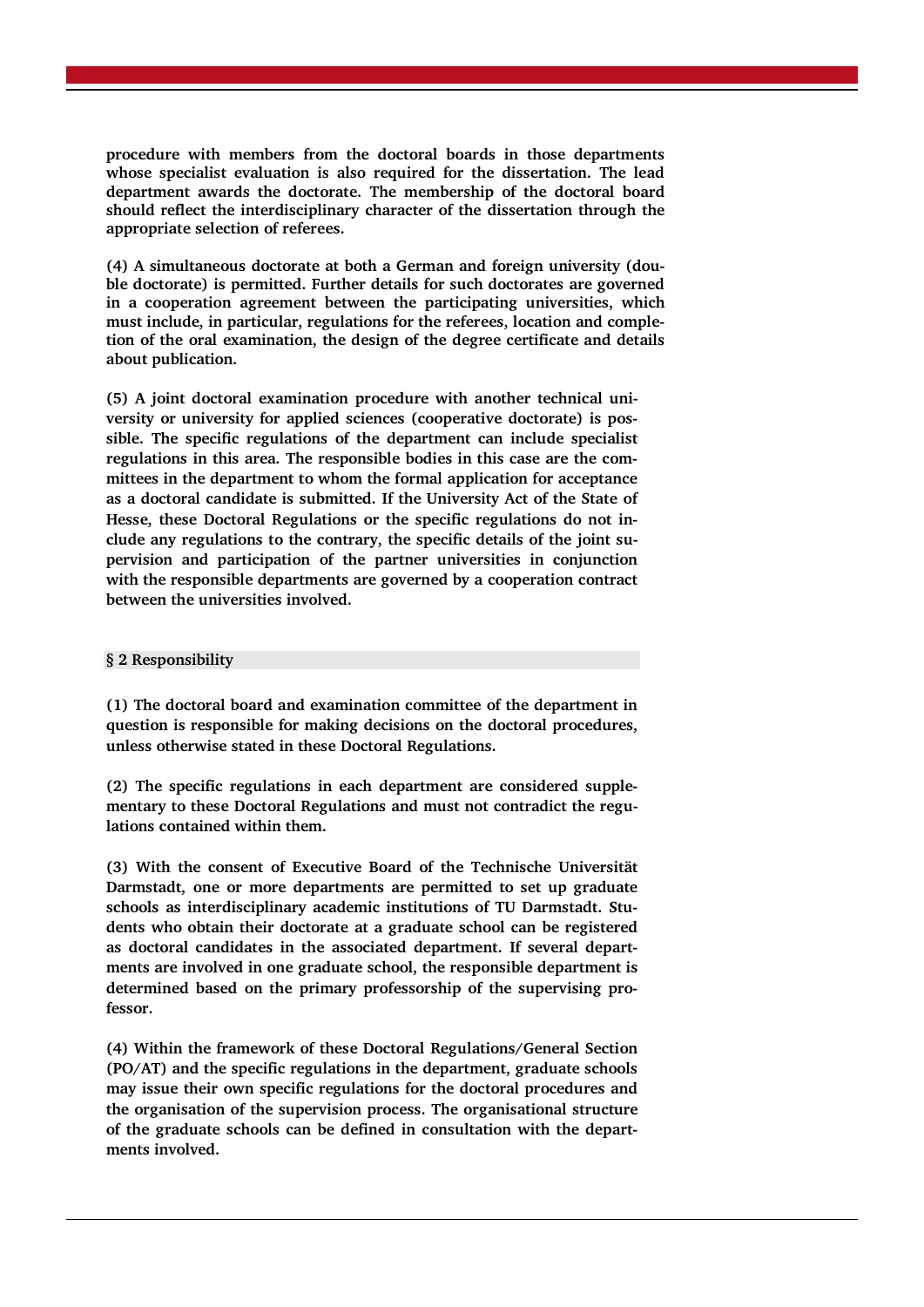# **§ 3 Doctoral board**

**(1) The members of the doctoral board are:**

- **a) The dean or his/her deputy as the chairperson;**
- **b) At least three full-time professors as permanent members;**
- **c) At least one research fellow with a doctorate (alternatively, a research fellow without a doctorate with an advisory vote);**
- **d) A student member with an advisory vote.**

**(2) The members of the doctoral board according to (1) b) and c) are appointed by the department council for a period of three years. The member according to (1) d) is appointed for a period of one year. The appointment periods should overlap to ensure continuity.**

**(3) The doctoral board is responsible for all procedural matters. In particular, the doctoral board is responsible for approving the initiation of the doctoral examination procedure, establishing the examination committee and appointing its chairperson, supervisors and referees. The doctoral board decides on the recognition of certificates, including in cases where the subject area of the dissertation is not identical to the subject area(s) of the completed course of studies, as well as foreign certificates, with the assistance of the responsible directorate within university administration where necessary. An officially certified translation of the foreign certificate must be submitted. The assessment statements issued by the Central Office for Foreign Education (ZAB) at the Standing Conference of the Ministers of Education and Cultural Affairs of the Länder in the Federal Republic of Germany provide authoritative guidance when deciding on the recognition of foreign certificates.**

#### **§ 4 Examination committee**

**(1) The examination committee consists of:**

- **a) The chairperson from the group of full-time professors in the lead department for the doctorate. If the chairperson is unavailable, a member of the examination committee from this group will assume this function;**
- **b) The referees for the dissertation**
- **c) At least two additional persons who are full-time professors in the department or are authorised to be selected as a referee in accordance with § 11.**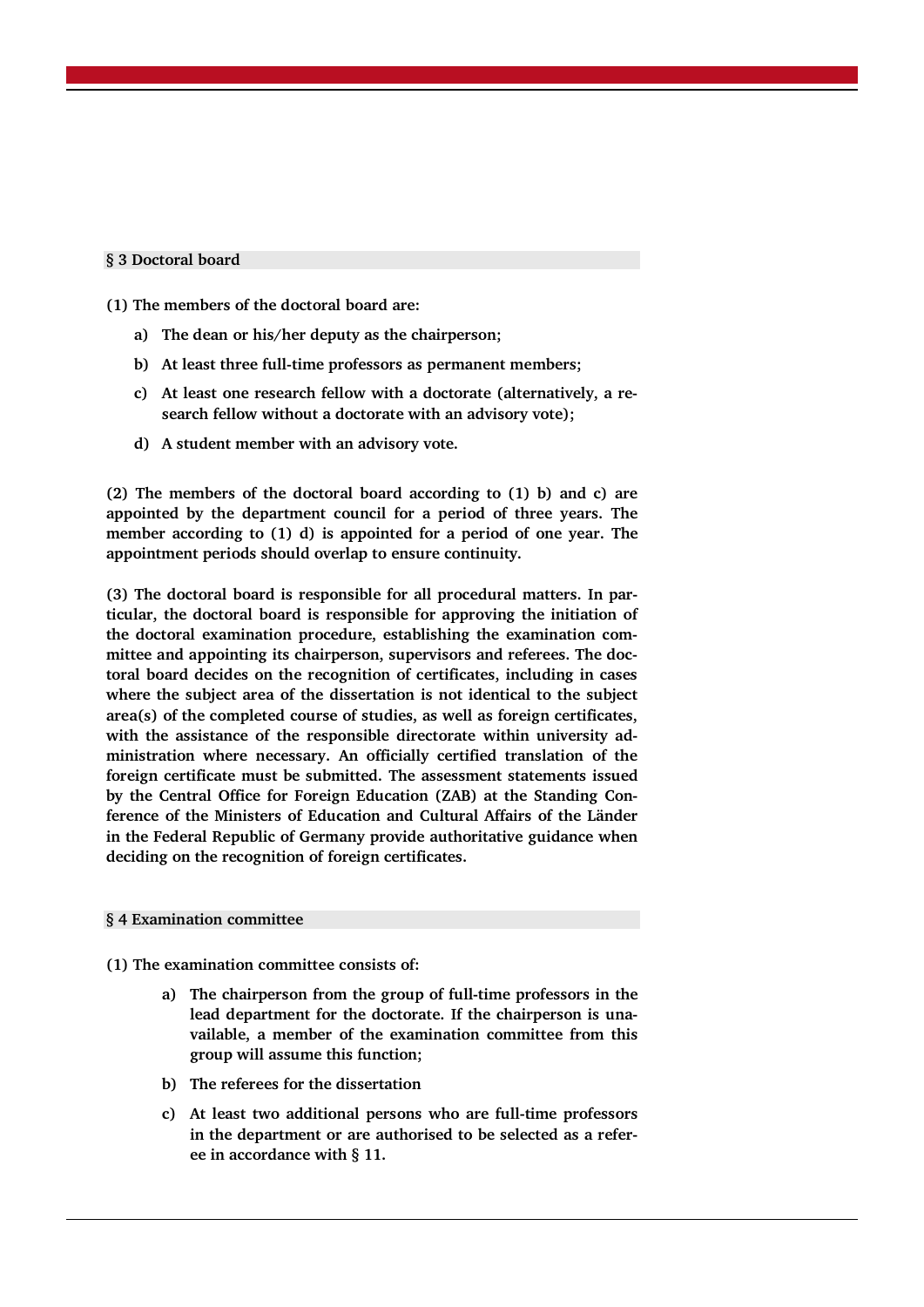**The doctoral board should ensure that the majority of members on the examination committee are from the group of full-time professors at the Technische Universität Darmstadt. The specific regulations of the department can make this majority compulsory. At least one member of the examination committee must hold the doctorate being awarded or represent a corresponding academic field.** 

**(2) The examination committee decides on the acceptance, revision or rejection of dissertations, carries out the dissertation defence and assesses the doctoral performance. It decides if the dissertation defence should be repeated and sets any conditions for publication of the dissertation. The requirements must be documented in the minutes.** 

**§ 5 Objections to decisions made during the doctoral examination procedure**

**(1) Every rejection or other decision taken by the doctoral board that affects the legal position of the applicant must be justified and accompanied by information on legal remedies.**

**(2) If an objection against a decision made by the doctoral board or examination committee is submitted and the affected body does not wish to redress the decision based on the objection, the dean will present the objection together with the vote of the relevant body to the president for a decision in accordance with (4).**

**(3) The dean reports at least once a year to the department council in a closed session about ongoing and concluded objection proceedings.**

**(4) The president issues the decision about the objection.**

# **§ 6 Joint doctoral board for multiple departments**

**(1) The specific regulations of related departments can permit the formation of joint doctoral boards, if the specific regulations are the same in both departments.**

**(2) In the case of joint doctoral boards, the regulations in § 3 also apply with the following stipulations:** 

- **a) The chairperson of the joint doctoral board rotates between the deans of the departments involved or their deputies during their terms of office. Other regulations can also be stipulated.**
- **b) The permanent members of the doctoral board are appointed by the department councils of the departments involved. The number of members and processes for appointing them are collectively stipulated in the specific regulations.**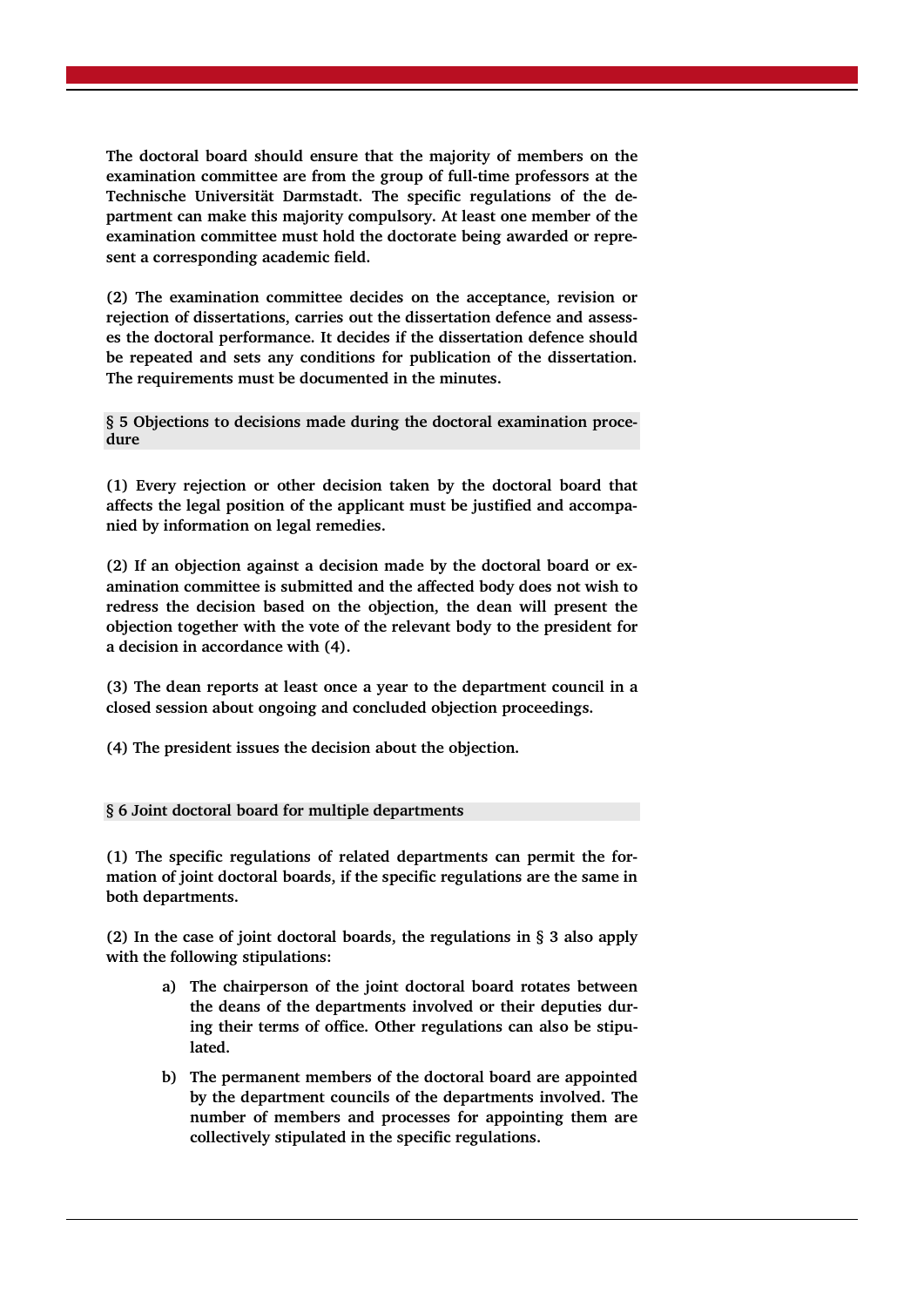**(3) All other decisions within the responsibility of the department councils according to these Doctoral Regulations are to be reached by the department council for the department to which the student sends their formal application for acceptance as a doctoral candidate.** 

# **§ 7 Acceptance as a doctoral candidate**

**(1) The doctoral relationship begins with the acceptance of the student as a doctoral candidate. The topic for the dissertation must be taken from research areas that are sufficiently represented in the research and teaching at the TU Darmstadt. The applicant must recommend a supervisor in their formal application for acceptance as a doctoral candidate. A written statement from the recommended supervisor should be included. The recommended supervisor has the right to decline to supervise the student. The formal application for acceptance as a doctoral candidate must be immediately submitted to the dean of the responsible department after receiving confirmation of supervision from the supervisor.**

**(2) The formal application for acceptance as a doctoral candidate must contain the following information:**

- **a) Proof of a university degree that entitles the student to complete their doctorate according to these Doctoral Regulations;**
- **b) A recommendation for the supervisor in accordance with § 10 (1); if a supervisor is recommended in accordance with § 11 (2) b), an additional positive vote by a member of the group of professors in the department must be presented;**
- **c) Other information required for the doctoral board to take a decision, which are published on the department's website.**
- **d) Information required for university statistics.**

**(3) The specific regulations of the department stipulate the specialist focus of the university degrees that qualify the student to complete their doctorate. They can define a minimum grade for the university degree to be submitted and also demand additional proof that the student meets the requirements for the doctorate.**

**(4) The information required for the university statistics, how it is collected and the form in which it is transmitted is defined by the Executive Board of TU Darmstadt.**

**(5) The conditions for acceptance as a doctoral candidate are either:** 

**a) A master's degree from TU Darmstadt that qualifies the student to complete a dissertation in the intended subject area for the dissertation or an equivalent degree for a master's study programme at a university or higher education institution which comprised a total of 300 credit points (CP) according to the ECTS system. According to the guidelines in the specific regulations for the relevant department, university studies that are concluded with a state examination are considered as equivalent. The de-**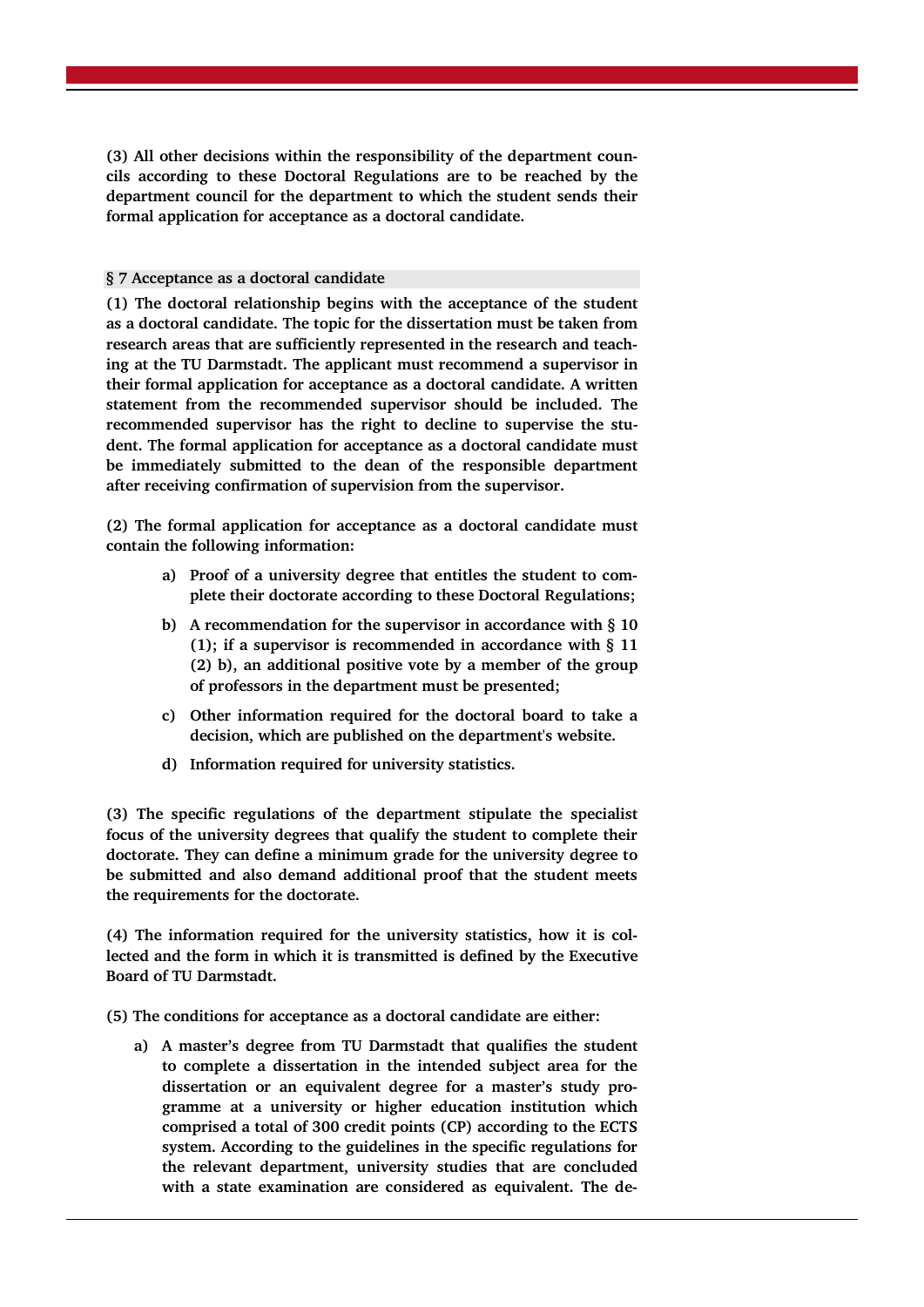**gree is considered to be equivalent if there is no significant difference to the degree awarded at the Technische Universität Darmstadt. The doctoral board decides whether this is the case during the acceptance process.**

- **b) A master of education degree in teaching at vocational schools which comprised at least 120 credit points (CP) according to the ECTS system, insofar as permitted in the specific regulations of the department;**
- **c) A degree included in the specific regulations for the department, where due to its special nature and following a positively concluded aptitude assessment procedure, it can be guaranteed that the student has an equivalent qualification to a master's degree for initiating the doctoral examination procedure.**
- **d) A degree from a foreign university for an equivalent study programme according to a) or b) that qualifies the student for a doctorate in the country where the university degree was awarded and which is recognised by the doctoral board for the relevant department. Applicants that meet the requirements according to (5) but have completed a degree in accordance with (5) a) in a different subject to the subjects named in the specific regulations for the lead department for the doctorate in accordance with (3), can be accepted as a doctoral candidate if this is in the interests of interdisciplinary research and the applicant also possesses the required specialist knowledge in the intended area for the dissertation.**

**(6) The doctoral board is responsible for deciding on whether to accept a doctoral candidate. If an aptitude assessment procedure according to § 7 a) is required, the doctoral board decides on the required documentation for guaranteeing equivalence in accordance with (5) a), especially proof of successful participation in courses. Reasons must be given for a decision to reject the application for acceptance of a doctoral candidate. Incomplete applications and those that do not meet the formal requirements will be rejected. The application is also rejected if it cannot be guaranteed that a person in accordance with § 10 (1) is available to provide sufficiently competent supervision of the dissertation or if the required resources are not available. The student has no right to the completion of an aptitude assessment procedure or to acceptance as a doctoral candidate. By accepting the doctoral candidate, the doctoral board guarantees the subsequent assessment of the work.**

# **§ 7a Aptitude assessment procedure**

**(1) If the requirements according to § 7 (5) have not been determined or there is some doubt with regards to the specialist focus of a degree, an aptitude assessment procedure is carried out in accordance with specific regulations defined in the relevant department.**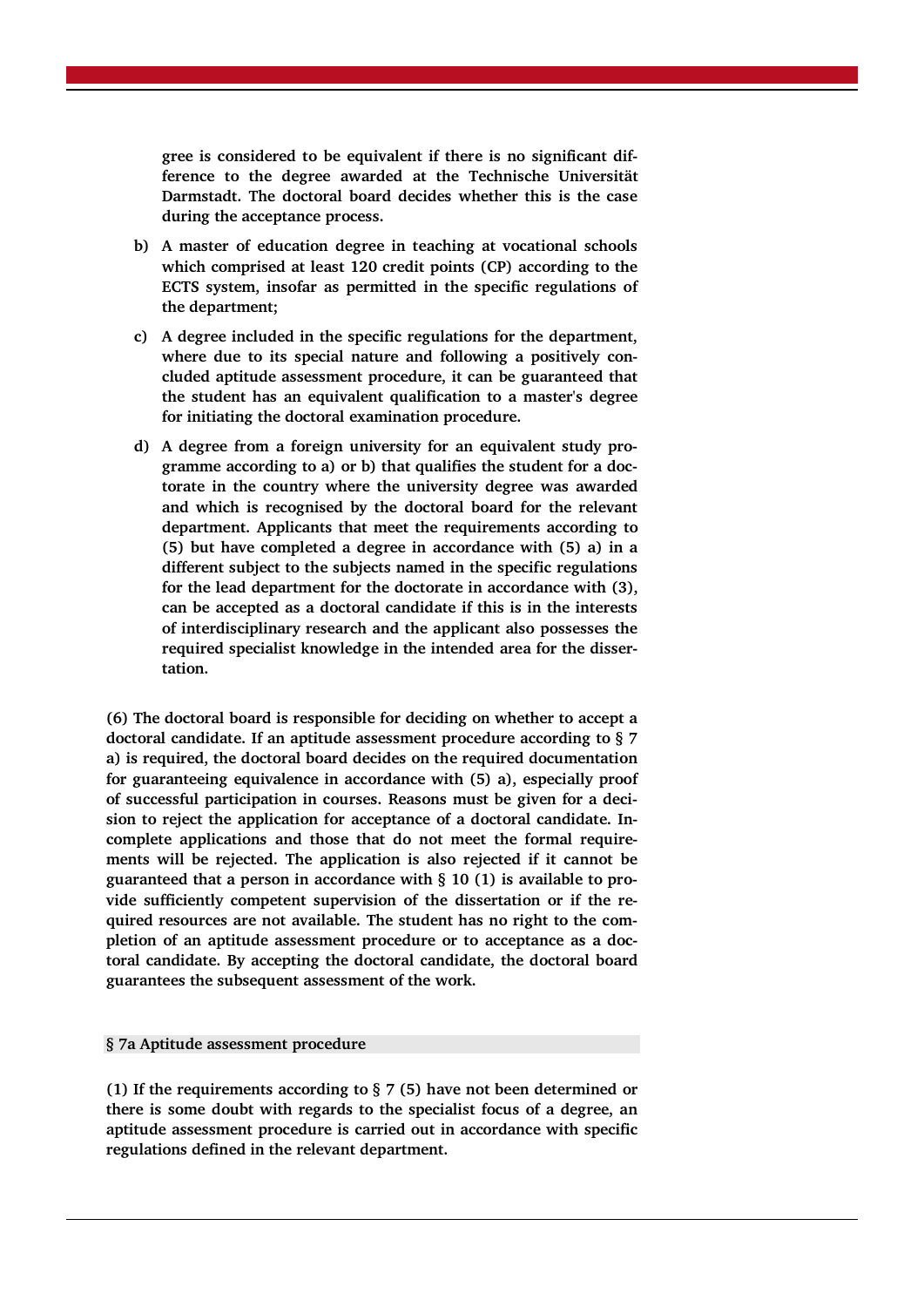**(2) The aptitude assessment procedure is used to determine whether a candidate possesses the abilities to carry out independent scientific research as part of their doctorate. The aptitude assessment procedure may require the completion of examinations and attendance of certain courses as a condition of acceptance. Acceptance under certain conditions entitles the person in question to enrol as a doctoral student. The length of the aptitude assessment procedure should generally not exceed two semesters. The aptitude assessment procedure ends with an assessment of "suitable" or "not suitable". If the conditions have not been fulfilled, acceptance as a doctoral candidate is revoked in the form of a written notification from the chairperson of the doctoral board.** 

**(3) The department can regulate the design of the procedure and other details of the aptitude assessment procedure in their specific regulations. If no regulations to the contrary have been defined, the latest version of the General Doctoral Regulations of the Technische Universität Darmstadt (APB) from 19 April 2004 (State Gazette no. 25 from 21 June 2004, p. 1998) are valid.**

# **§8 Initiating the doctoral examination procedure and approval**

**(1) The doctoral examination procedure is initiated by a written application submitted by the doctoral candidate to the dean of the responsible department. The following must be enclosed with the application to initiate the doctoral examination procedure:** 

- **a) A CV and overview of the student's education.**
- **b) One to six printed copies of the dissertation according to the guidelines in the specific regulations and an identical electronic copy for the completion of the doctoral examination procedure.**
- **c) A declaration that the electronic version is identical to the printed version.**
- **d) A declaration about whether the student has previously attempted to obtain a doctorate. If this is the case, further information must be provided on the date, university, dissertation topic and result of the attempt.**

**(2) The doctoral board decides on whether to approve the initiation of the doctoral examination procedure.** 

**(3) Approval for the initiation of the doctoral examination procedure will be refused if the required documentary proof in accordance with (1) has not been provided or not fully provided. It can also be rejected is the student already attempted to gain a doctorate and the reasons for failing led to the withdrawal of the doctorate.** 

**(4) Applicants that are not members of the Technische Universität Darmstadt but meet the conditions in § 7 (except for the confirmation of su-**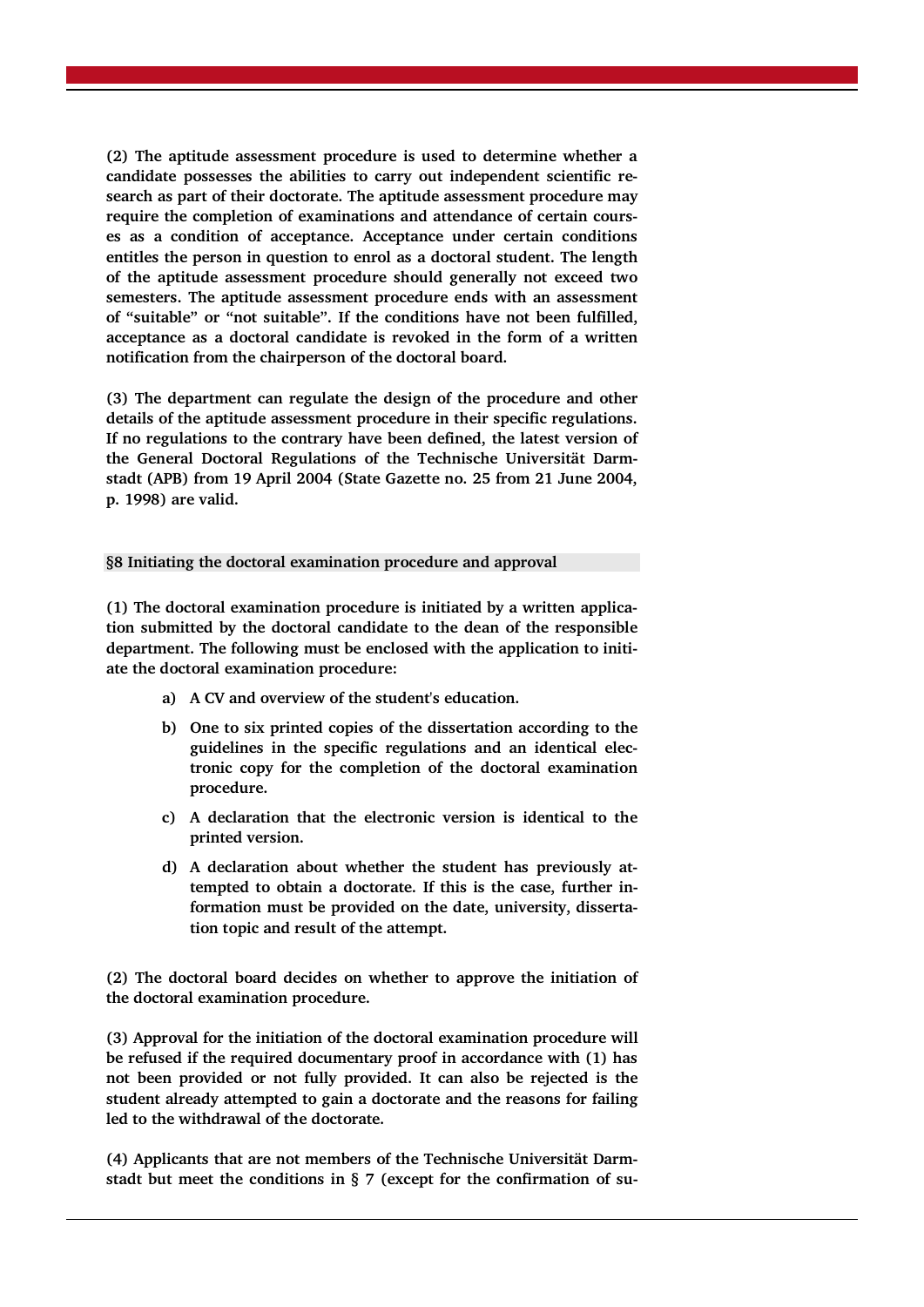**pervision) can directly apply to initiate the doctoral examination procedure as an unsupervised doctoral candidate. This application will be rejected if the topic of the dissertation is not sufficiently represented by the research and teaching in the department or if the proper design and implementation of the research and/or the correct execution of the research project cannot be verified.**

**(5) Proof of payment of the doctoral fee of Euro 100.00 must be provided in the form of the corresponding receipt. The fee will be reimbursed if the dissertation is honoured with an academic prize. Furthermore, the chairperson of the doctoral board may upon application defer the payment of the fee for needy applicants whose abilities promise an exceptional doctoral performance until after the assessment of their work, at which point the fee may also be reduced or waived. A refund of an already paid fee is only permitted as an exception in the case of properly withdrawn applications for the initiation of the doctoral examination procedure.**

**(6) The student is permitted to withdraw their application to initiate the doctoral examination procedure after they have provided specific reasons and these reasons have been accepted by the doctoral board, insofar as the doctoral examination procedure has not already been stopped due to the rejection of the dissertation or the oral examination has already begun. In all cases, a copy of the submitted dissertation remains in the doctoral files.**

# **§9 The dissertation**

**(1) The contents of the dissertation must focus on one of the specialist areas covered in the department and it must make a contribution to the further development of scientific knowledge as a piece of independent research that satisfies accepted scientific standards. The dissertation must be submitted in German or English. Other languages are possible with the prior agreement of the doctoral board. In this case, a corresponding application should be made where possible at the time the decision is being made about whether to accept the student as a doctoral candidate. The right to submit this application at a later data remains unaffected. A list of all the sources used by the applicant must be enclosed with the dissertation, as well as a declaration from the student that the work has been completed independently, except for any assistance explicitly referred to within the dissertation.** 

**(2) Work that has already been used for examination purposes will not be accepted as a dissertation. However, the results of such examination work may be used for the dissertation, whereby the work in question must be referenced in the list of sources.**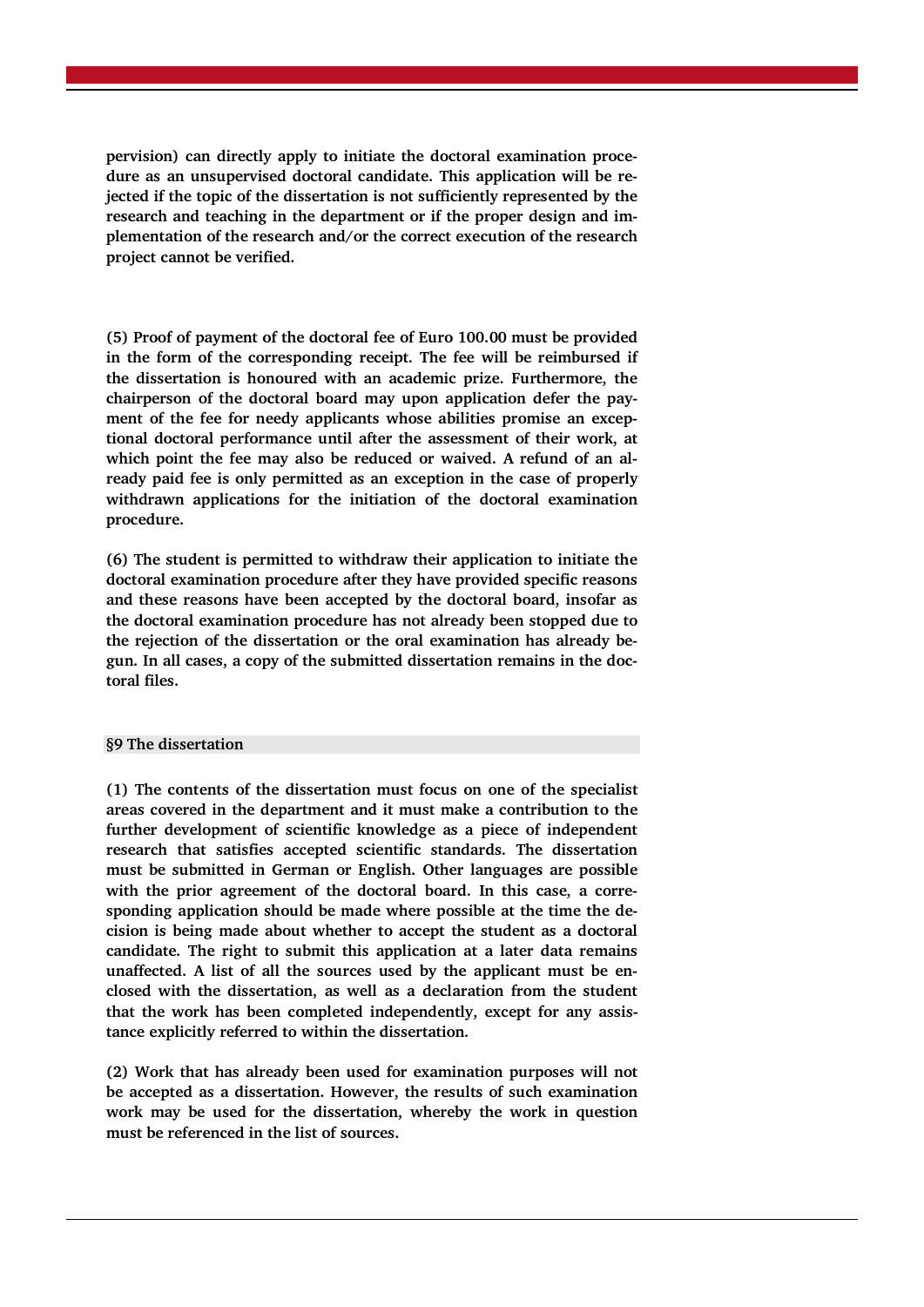**(3) If a research project has been completed by several doctoral candidates, a separate doctoral examination procedure must be carried out for each candidate.** 

**(4) It is possible to submit a cumulative dissertation comprising multiple different publications if this is permitted in the specific regulations for the department. However, the student has no legal right to submit this form of dissertation. The cumulative dissertation must be preceded by a detailed synopsis that presents the scientific framework and classifies the individual publications within the overall context. The specific regulations will govern the specific design of the cumulative dissertation and cover, in particular:** 

- **The design of the synopsis about the sections of the dissertation;**
- **The minimum number of publications that need to be included and the requirements for the publication status (at least a letter of acceptance from the publisher);**
- **As well as the possibility of co-authorship.**

**The publications must have been in peer-reviewed academic publications. A declaration is required from the referees of the doctoral examination procedure that they were not involved in the review process for the publications.** 

**(5) If the publications submitted in the cumulative dissertation were not solely authored by the doctoral candidate, a declaration signed by the doctoral candidate, all co-authors and also the academic supervisor (generally the referee) must be submitted that allows the independent work of the candidate to be assessed based on understandable criteria and thus enables a clear distinction between each author's contribution to the publications. The contribution made by the doctoral candidate to each publication must be explicitly stated. A cumulative dissertation is excluded for doctoral candidates in the sense of § 7 (5) b) and § 7 (5) c). The regulations for initiating the doctoral examination procedure and the dissertation must be fulfilled by all sections of the cumulative dissertation.** 

# **§10 Supervision of the dissertation**

**(1) Dissertations are generally written under the supervision of one of the members of the group of professors. In special cases, they can be supervised by one of the people listed in § 11 (2). The specific regulations of the department can also define other regulations regarding supervision.** 

**(2) The supervision relationship requires prior acceptance in accordance with § 7. The form of the supervision relationship and the rights and obligations of those involved can be stipulated in a written supervision agreement in consultation between the supervisor and the doctoral candidate. The supervision agreement must correspond to the principles of**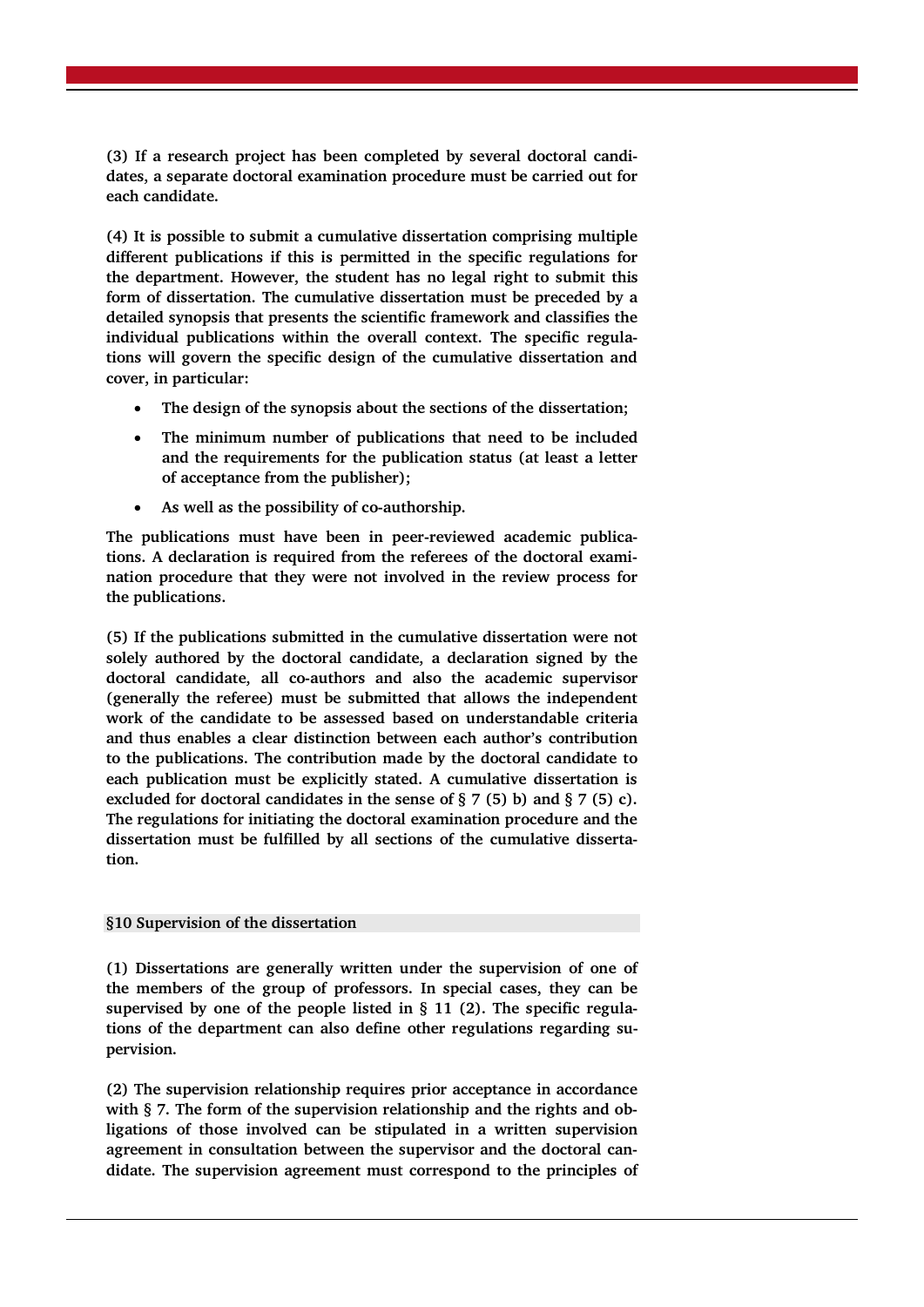**good scientific practice and create binding framework conditions for the supervision. The specific regulations of the department may include regulations on the form of the relationship between the supervisor and the doctoral candidate.**

**(3) The doctoral board must be informed in writing about the reasons for a change in supervisor or an interruption or termination of the supervision relationship before the initiation of the doctoral examination procedure. The supervision relationship can be terminated by the supervisor or the doctoral candidate with a notice period of six weeks by stating the reasons. The relationship can be terminated by mutual agreement at any time. If the supervision relationship has been terminated or this is necessary due to reasons for which the doctoral candidate is not responsible, the doctoral board is obligated to use all of the resources available to it to find another person in accordance with (1) to continue the supervision. In the event of conflict, all parties must be given the opportunity to make a statement in advance.**

**(4) If another member of the group of professors takes over supervision, a new application for acceptance as a doctoral candidate in accordance with § 7 of these Doctoral Regulations is not required.**

**(5) In general, there should not be more than five years between acceptance as a doctoral candidate and the initiation of the doctoral examination procedure. After five years, the doctoral examination procedure should either have been initiated through submission of the dissertation or a report on the status of the dissertation should be presented to the doctoral board along with an application for an extension. This application should indicate how the dissertation will be successfully concluded within a suitable deadline, which should not generally exceed a period of two years. If no application for an extension in the sense of sentence 1 has been submitted after the 5 year deadline has expired and the doctoral examination procedure has not yet been initiated, the doctoral relationship is terminated. In this case, acceptance as a doctoral candidate is withdrawn by the doctoral board. If after examining the report and the status of the doctoral dissertation, it is expected that the doctoral examination procedure will be initiated within the extended deadline in the application, the deadline will be extended in accordance with sentence 1. If this is not the case, acceptance as a doctoral candidate is withdrawn by the doctoral board. The doctoral candidate must be permitted to submit a statement before the acceptance as a doctoral candidate is withdrawn. The withdrawal of acceptance as a doctoral candidate is excluded if the candidate can prove that they were not responsible for the delay. In this case, an appropriate amount of time should be added to the deadline in accordance with sentence 1. Reasons for extending the deadline include, in particular, parental leave in accordance with § 15 of the German Law on Parental Allowance and Parental Leave (BEEG), as well as periods of voluntary service of up to two years in accordance with the Federal Voluntary Service Law. The withdrawal of acceptance as a doctoral candidate will be issued in writing. If it is not possible to deliver the notification to the student, the withdrawal will be made public by posting it on the notice board in the Dean's Office. The notification of withdrawal**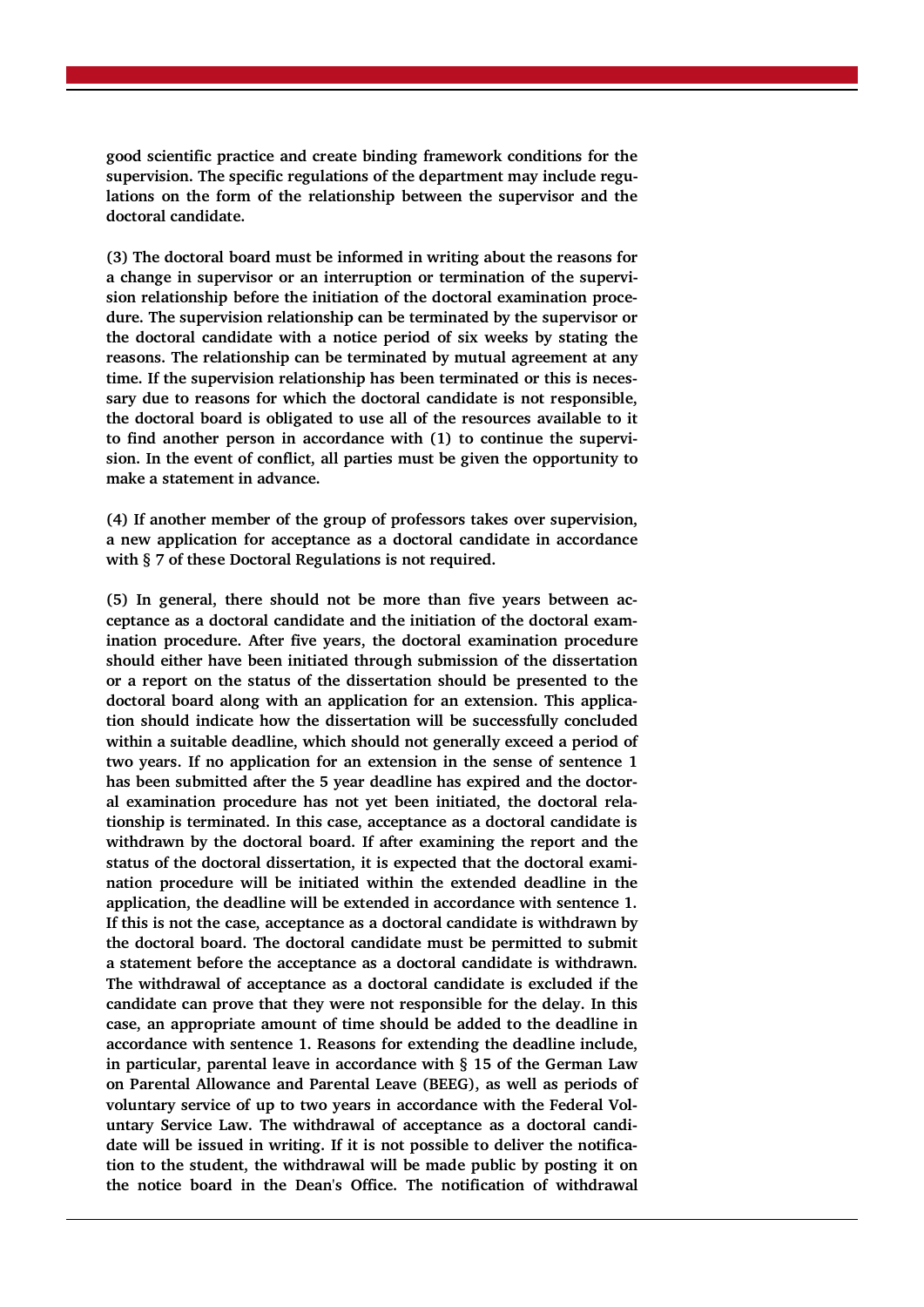**gives the university the legal right to exmatriculate the doctoral candidate, if she or he has been matriculated. If a withdrawal has been issued in accordance with this paragraph, the doctorate is not considered to have been failed in accordance with § 24 (1); § 24 (3) continues to be valid.** 

**(6) The completion of a dissertation without supervision is not excluded according to these regulations. § 7 and § 8 continue to be valid. In this case, a confirmation of supervision implies a commitment to be supervised.**

**(7) The supervisor can apply to the department or also their contact on the doctoral board for the immediate termination of the supervision relationship with the doctoral candidate if one or more of the following applies:**

- **The mutual trust between the supervisor and the doctoral candidate has been permanently damaged;**
- Serious violations against the fundamental rules of the Tech**nische Universität Darmstadt or the safety regulations have been identified;**
- **Behaviour that would justify termination without notice if a regular work contract existed has occurred.**

**Before the termination of the supervision relationship, the doctoral candidate will be given the opportunity to make a statement to the doctoral board. A decision on the termination of the supervision relationship will be made by the doctoral board after examining the statement submitted by the doctoral candidate.**

**(8) If the supervision relationship is terminated, acceptance as a doctoral candidate is withdrawn, except in the case of § 10 (3).**

# **§11 Appointment of referees**

**(1) After approving the initiation the doctoral examination procedure, the doctoral board assigns the first referee and at least one co-referee for the dissertation. The referees should be full-time professors at the Technische Universität Darmstadt or full-time professors at another university.**

**(2) In justified cases, the following can also be chosen as a referee:**

- **a) Professors who have been relieved of duties, retired professors, part-time professors, honorary professors, unbudgeted professors, guest lecturers, private lecturers at the Technische Universität Darmstadt;**
- **b) Members of the Technische Universität Darmstadt in programmes with the aim of qualifying for a professorship (junior researchers and scientists) for which the following applies:**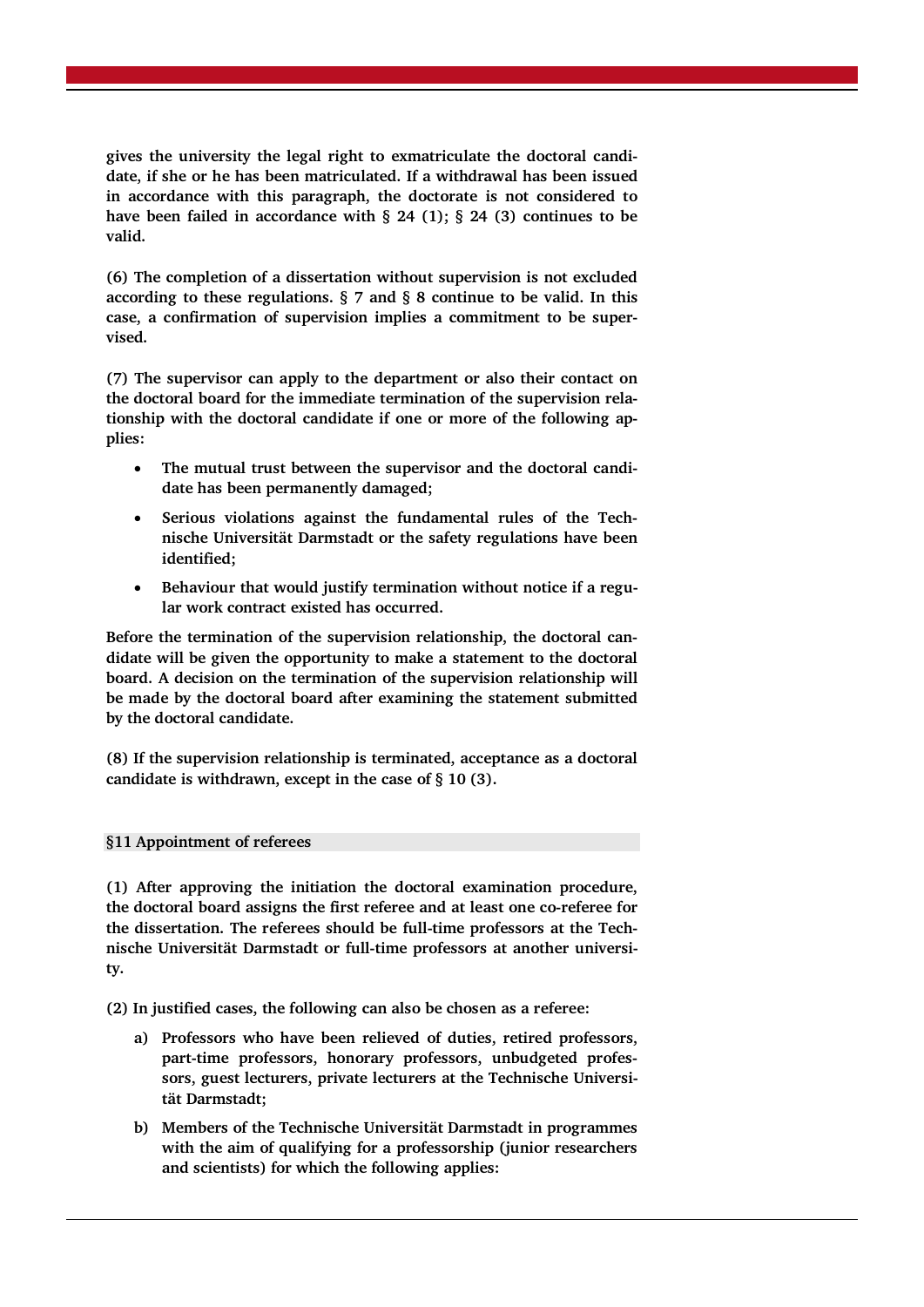- **•aa. Outstanding doctorate;**
- **•bb. Other appropriate scientific achievements at their career level, based on the internationally accepted measurement standards for the relevant discipline;**
- **•cc. Teaching experience after obtaining their doctorate;**
- **•dd. Successful verification of the achievements named in bb) and cc) in a quality-assured, competitive process with independent reviewers outside of TU Darmstadt;**
- **c) Members of the group of professors at a technical university or university for applied sciences;**
- **d) Leading scientist at a recognised non-university research institute.**

**(3) The specific regulations of the department can define a minimum number of referees from the group of full-time professors in the department.**

**(4) The doctoral candidate can also suggest referees.**

**(5) In the case of a double doctorate in the sense of § 1 (4), the partner university will also appoint a first referee and a co-referee.**

#### **§12 Evaluation**

**(1) All referees produce a reasoned evaluation of the dissertation that is submitted to the dean. The evaluation contains a recommendation for the acceptance or rejection of the work or, in exceptional cases, the return of the dissertation for revisions or additions. In addition to a recommendation for the acceptance of the dissertation, the referees issue the dissertation with one of the following grades: "excellent", "very good", "good" or "satisfactory".** 

**(2) If the evaluation has not been submitted within eight weeks of the appointment of the referee, the chairperson of the doctoral board should seek further clarification. If the evaluation has still not been submitted after a further eight weeks, the doctoral board must appoint a new referee and, where necessary, set the date for the dissertation defence. Sentence 2 does not apply if it was already decided when initiating the doctoral examination procedure that the dissertation defence would be held at the latest in the next semester and the evaluations are expected up to eight weeks before this date.**

**(3) The dean forwards the referee evaluations to the members of the doctoral board and the examination committee and makes the dissertation and the evaluations available for viewing. All professors in the lead department for the doctorate, all members of the department council and, in justified cases, professors from other departments have a right to view these documents. They are made available for a period of two weeks. This deadline can be extended by a maximum of two further**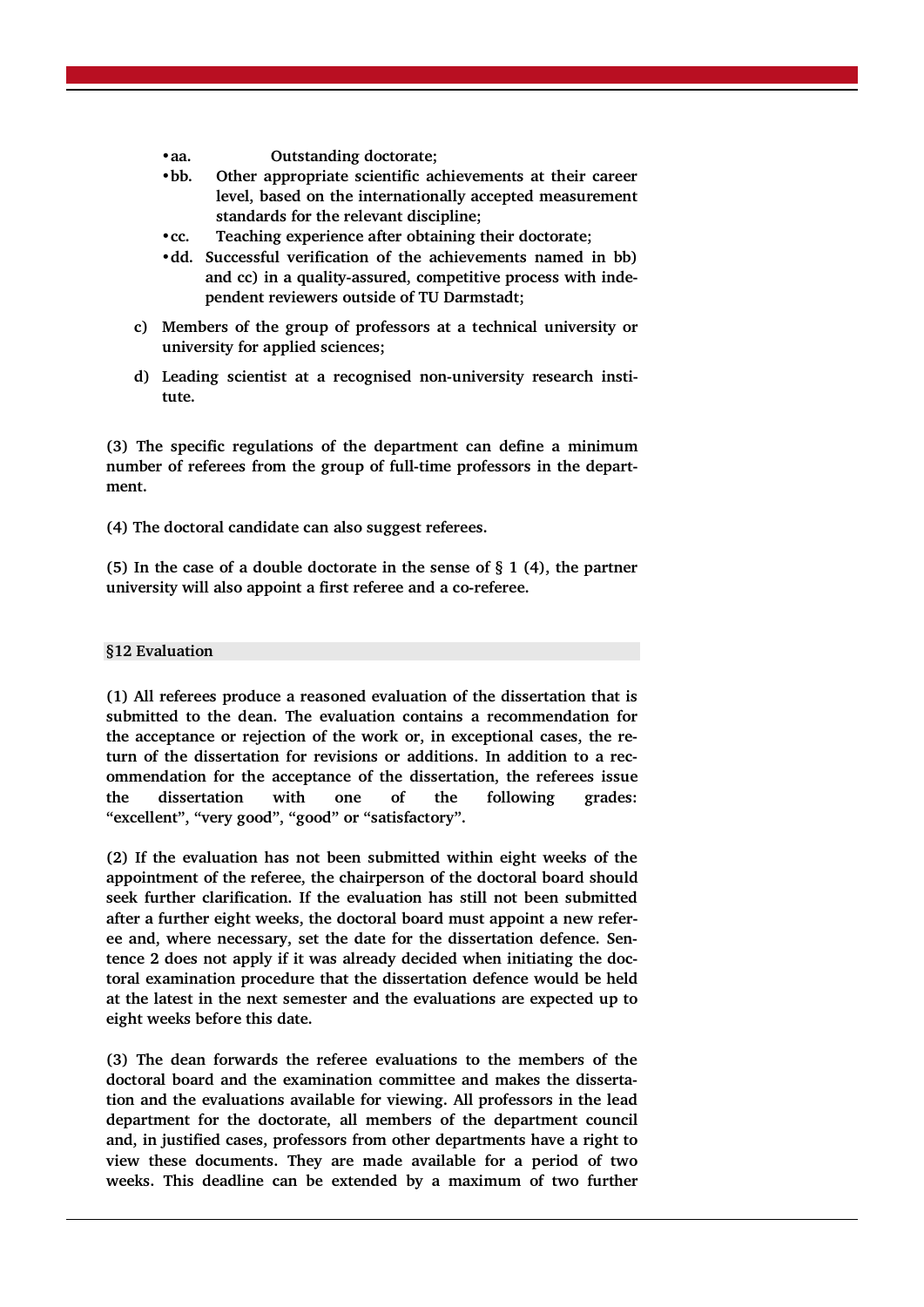**weeks if requested by a member of the doctoral board. The forwarding, display and viewing of the documents can be carried out using secured electronic means.**

**(4) Professors in the lead department for the doctorate have the right to announce that they will submit a special evaluation in writing within the viewing deadline. This evaluation must be presented within two weeks.**

**5) The doctoral candidate has the right to receive information about the evaluations submitted by the referees, insofar as this is necessary in order to prepare for their examination.**

### **§13 Decision on the acceptance of the dissertation**

**(1) After the viewing period has expired, the doctoral board makes a decision on whether to accept or reject the dissertation based on the recommendations from the referees and taking into account any special evaluations submitted. In the case of conflicting recommendations from the referees and other cases of doubt, additional referees can be appointed or other evaluations can be requested in order to make a final decision. The doctoral candidate can also submit a statement in these cases; the final decision is made by the doctoral board based on a recommendation from the examination committee.**

**(2) The date for the oral examination will be set by the dean at the latest when the dissertation is accepted.**

**(3) Only in exceptional cases will the examination committee decide to return the dissertation to the candidate for revisions or additions within a specified deadline. The doctoral candidate is notified in writing about the revisions and/or additions, as well as the specified deadline. This deadline should not be longer than one year. The deadline can be extended for special reasons. If the doctoral candidate submits the dissertation again by the deadline, it is evaluated again and a decision is made in accordance with the regulations described above. If the doctoral candidate does not meet the deadline, the dissertation is considered to be rejected.** 

#### **§14 Dissertation defence**

**(1) An oral examination is held by the examination committee for every doctoral candidate individually in the form of a dissertation defence.**

**(2) Minutes are produced about the course, important content and results of the examination.**

# **§15 Invitation to the dissertation defence**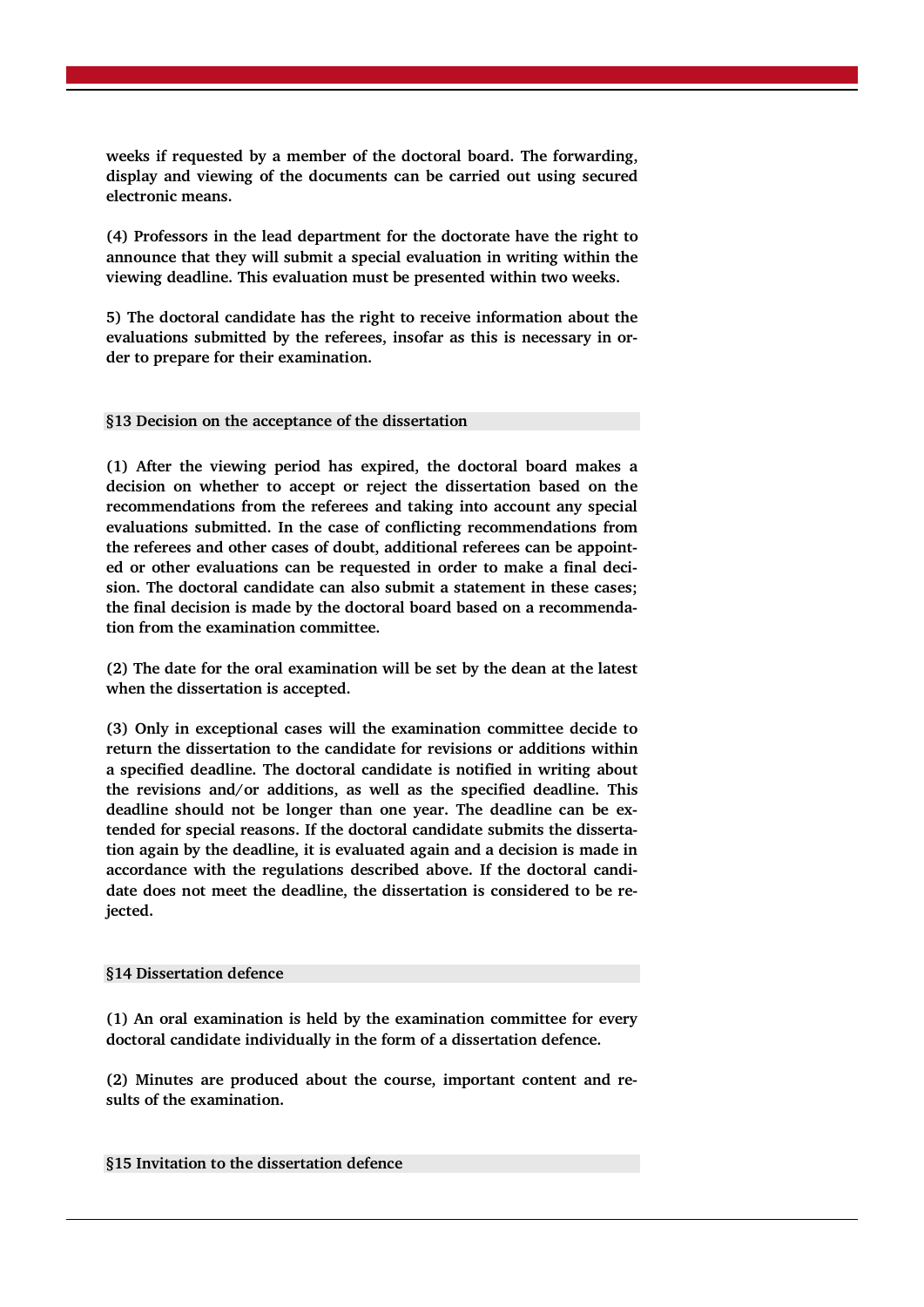**(1) The dean personally invites the following people to the dissertation defence: the president and the deans of all departments at the Technical University Darmstadt, all members of the doctoral board, as well as the members of the department council and all professors of the department. The language of the dissertation defence is stated in the invitation if it is not being held in German.**

**(2) In the case of a double doctorate in the sense of § 1 (4) or a cooperative doctorate in the sense of § 1 (5), the cooperation agreement can define which people from the cooperation partner are invited.**

### **§16 The dissertation defence process**

**(1) On the date of the examination, the doctoral candidate holds a public presentation on his or her dissertation or a topic selected by the candidate from the subject matter covered by the dissertation. The length of the presentation should not exceed 30 minutes.**

**(2) The dissertation defence involves publicly defending the dissertation in front of the examination committee. The dissertation defence is based on the content of the dissertation and takes into account the evaluations. In addition, it focuses on selected problems in the field of research and related topics in other fields, as well as on the current state of research. The members of the examination committee are expected to actively engage in the discussion with the doctoral candidate. In addition, all professors from the department have the right to ask questions. The dissertation defence generally lasts for one hour.** 

**(3) The public presentation and the dissertation defence can be held in German and English as determined by the examination committee. If a dissertation has been submitted in a different language, the dissertation defence can also be held in this language with the consent of the examination committee. In all cases, a German version of the minutes (§ 14 (2)) must also be produced.**

**(4) In the case of a double doctorate in the sense of § 1 (4), the cooperation agreement may define that the presentation is supplemented by a foreign language section. In this case, the length of the entire presentation should not exceed 45 minutes.** 

**(5) If a referee is prevented from appearing in person, the specific regulations may allow for them to participate in the dissertation defence via electronic video and audio transmission with the consent of the doctoral board, all members of the examination committee and the doctoral candidate. This also applies to the determination of the overall verdict in accordance with § 17. The identity of those people participating electronically must be verified and documented in the minutes. If electronic participation is not possible from the beginning or becomes impossible during the process, only the votes of those members of the examination**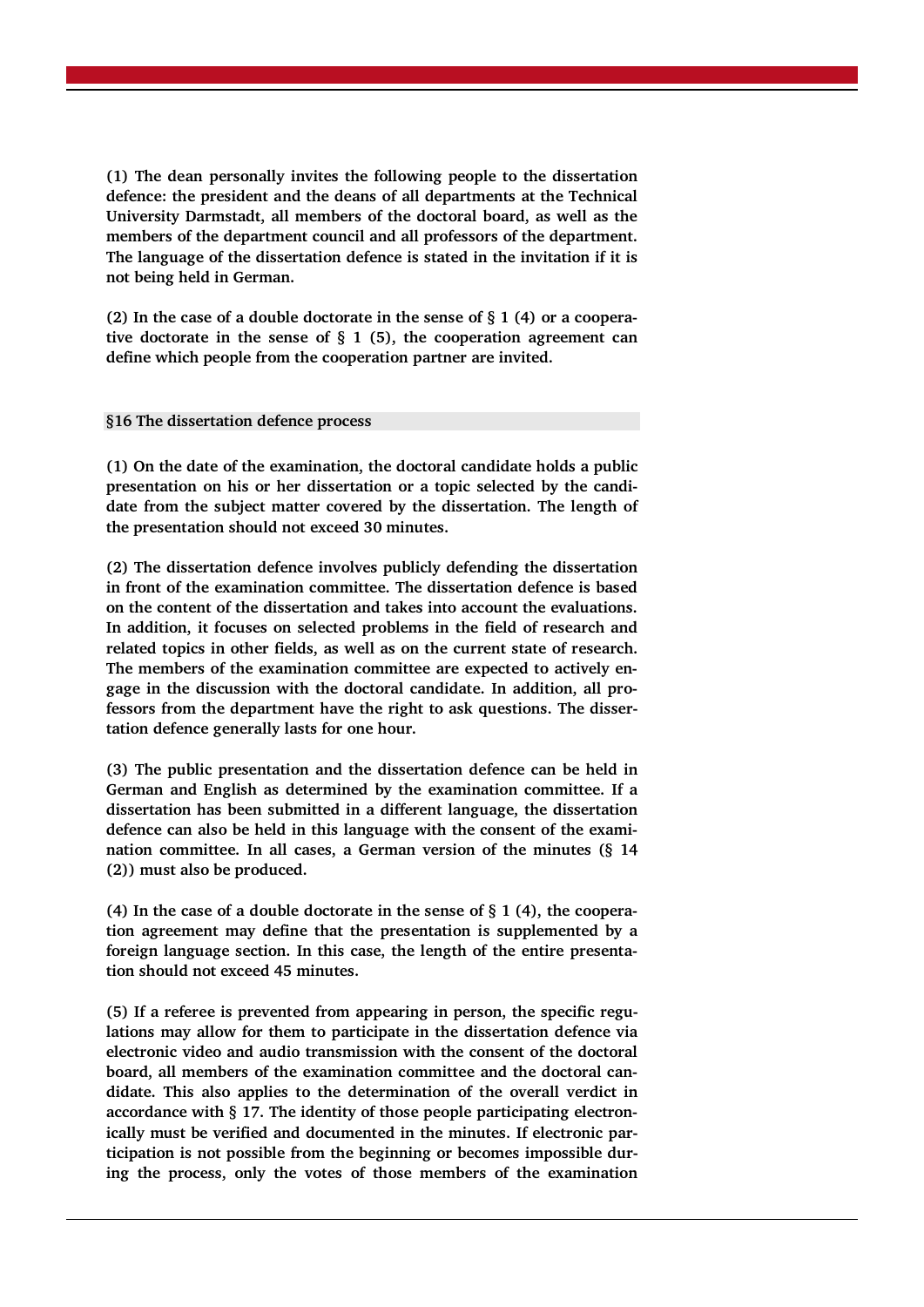**committee who are present are counted. If there is no quorum as a result, the dissertation defence must be repeated.**

### **§17 Overall verdict**

**(1) Directly following the oral examination, the examination committee holds a private meeting to decide on the result of the oral examination. If the result is positive, the examination committee determines the overall verdict for the doctorate on the basis of the evaluations and the performance in the oral examination. The departments should ensure that all professors in the departments participate in this meeting.**

**(2) The following grades may be given: "passed with distinction", "passed with a very good grade", "passed with a good grade", "passed", "failed".**

**(3) Based on the referee evaluations, the examination committee defines whether there are any conditions for the publication of the dissertation and what these conditions are in writing. The conditions are documented in the minutes for the oral examination.** 

**(4) Following the conclusion of the meeting, the chairperson notifies the doctoral candidate about the overall verdict and, where necessary, any conditions and also points out that the candidate only has the right to carry the doctoral title after the award of the doctorate. The doctoral examination procedure is thus concluded. Doctoral students are exmatriculated at the end of the semester in which they are notified about their overall verdict.** 

#### **§18 Examination files**

**The examination files are confidential and are kept in the department. During the doctoral examination procedure, only the members of the examination committee and the members of the doctoral board are allowed access to the files. § 5 (2) and § 12 (3) and 5 remain unaffected. Following the completion of the doctoral examination procedure, but no longer than one year after the award of the doctorate, the doctoral candidate is permitted to view the examination files, evaluations and the minutes of the oral examination upon application.**

# **§19 Publication of the dissertation**

**(1) After passing the examination, the doctoral candidate must publish the dissertation within a period of one year, taking into account any conditions stipulated by the examination committee (§ 17 (3)). The version to be published must be checked by the first referee to ensure that it complies with any possible conditions and approved for publication. The**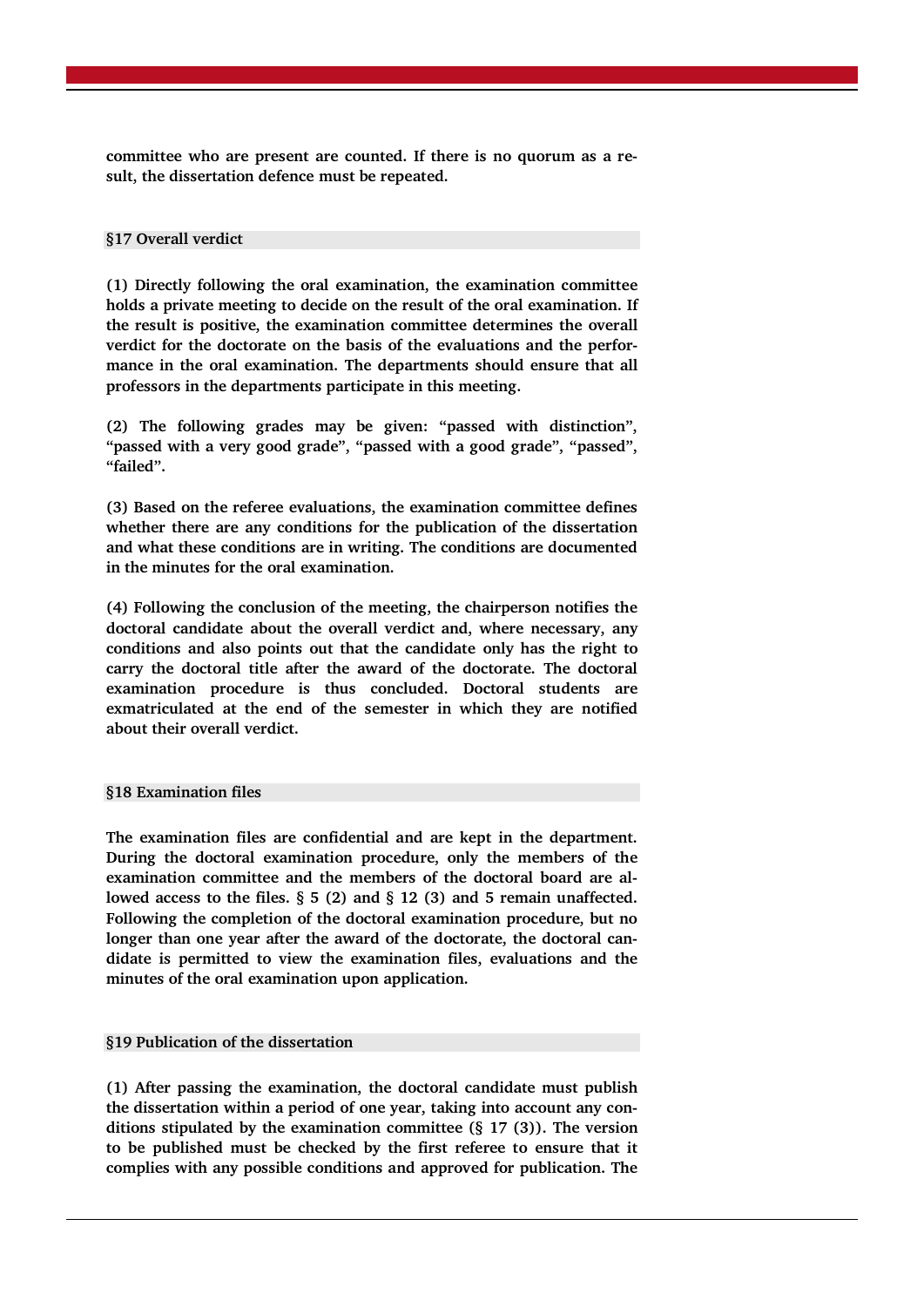**first referee decides which appendices are published. Appendices that are not in text form can only be published in electronic form in file formats agreed with the University and State Library Darmstadt. In the case of revisions during the course of the doctoral examination procedure (e.g. conditions, editorial amendments), a further declaration must be submitted to confirm that the second electronic version to be submitted in this case is identical to the approved version for publication.**

**(2) The publication must be identified as a dissertation from the Technische Universität Darmstadt. The dissertation must be published in full. Publication of the electronic version on the university publication server of the Technische Universität Darmstadt must also be identified as a dissertation from the Technische Universität Darmstadt with a corresponding title sheet. A declaration must be submitted with the dissertation that grants the university the following rights to the version of the dissertation approved for publication after the conclusion of the doctoral examination procedure:** 

- **a) The perpetual and irrevocable right to distribute and save the dissertation electronically on its own servers, as well as to make it accessible on international data networks;**
- **b) The right to pass on the dissertation to the German National Library and library services operated by partners, who also have the right to permanently save it;**
- **c) The right to produce individual full copies of the dissertation using a print-on-demand service for users in accordance with §53 of the German Copyright Act (UrhG);**
- **d) The right to migrate the dissertation into other formats, insofar as this is necessary for using or archiving it;**
- **e) The right to freely pass on metadata about the dissertation to databases or directories.**
- **f) If the dissertation is published by a publishing house, this right is subject to the resolutory condition that verification of the publication is provided within the prescribed deadline. An abstract in German and English should be enclosed with the dissertation, which has been approved by the first referee together with the approval for the publication of the dissertation.**

**(3) The dissertation is generally published as an electronic version on the university publication server of Technische Universität Darmstadt, for which the rights to this form of publication are granted to the Technische Universität Darmstadt. For the purpose of using it in libraries, an abstract in German and English should be enclosed with the dissertation, which has been approved by the first referee together with the approval for the publication of the dissertation. The file format and information about the publication licence used must be agreed with the University and State Library Darmstadt, which will check the delivered version for readability and its compliance with the stipulated conditions. The submission of files**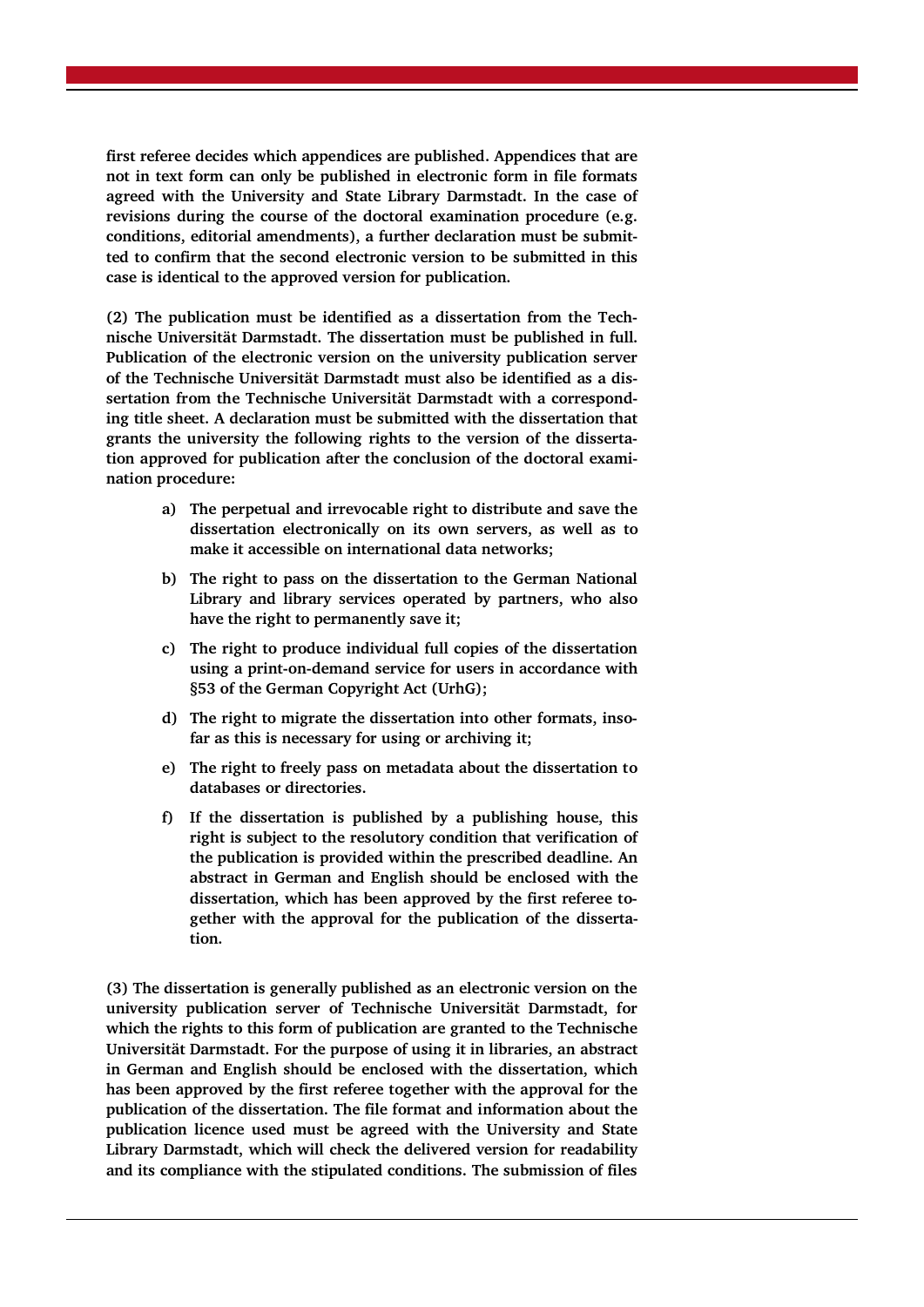**that do not comply with the stipulated conditions (or are found to be partially or fully unreadable in any other way) does not fulfil the requirement for publication. The information on the publication licence used (e.g. Creative Commons licence) must be embedded in the electronic document.** 

**(4) If the dissertation is published in printed form by a publishing house, the doctoral candidate must prove to the Technische Universität Darmstadt that it will be distributed by book stores, a minimum print run of 150 copies is guaranteed and the publication is listed in the directory of deliverable books (VLB). A minimum print run is also considered to be guaranteed if the publishing house obligates themselves to print the dissertation after receiving a corresponding level of demand (print on demand). For the copies of the dissertation distributed in book stores, it is sufficient for the publication of the work to specify that it is a dissertation, stating the place where it was completed and the Technische Universität Darmstadt as the awarding university. The doctoral candidate should endeavour to ensure that the publishing contract grants the Technische Universität Darmstadt the right, either immediately or after a certain deadline has expired, to publish an electronic version of the dissertation on the university publication service.** 

**(5) If the publishing house publishes the dissertation in electronic form, the doctoral candidate must prove to the Technische Universität Darmstadt that the publishing contract grants the Technische Universität Darmstadt the free, irrevocable and perpetual right to use the dissertation. The publishing house must guarantee permanent, barrier-free access to the dissertation for members of the Technische Universität Darmstadt and users of the University and State Library Darmstadt.**

**(6) In general, all sections of a cumulative dissertation must be published in electronic form by the doctoral candidate on the university publication server of Technische Universität Darmstadt. In the case of a cumulative dissertation, it is not necessary to publish already published sections of the dissertation or sections that are intended for publication in the sense of § 9 (4) sentence 2. The publication of a cumulative dissertation can also be carried out by uploading only those sections of the cumulative dissertation that have not yet been published on the university publication server of Technische Universität Darmstadt, in addition to those sections of the dissertation that have already been published or sections that are intended for publication (§ 9 (4) sentence 2). The publication on the university publication server must contain bibliographic information for the already published sections or the sections that are intended for publication (§ 9 (4) sentence 2). § 20 (3) and § 22 continue to be valid.**

**§20 Type and number of obligatory copies**

**(1) The doctoral candidate is obligated, if the dissertation is published in print by a publishing house, to deliver six obligatory copies of the print run for the dissertation to the University and State Library Darmstadt**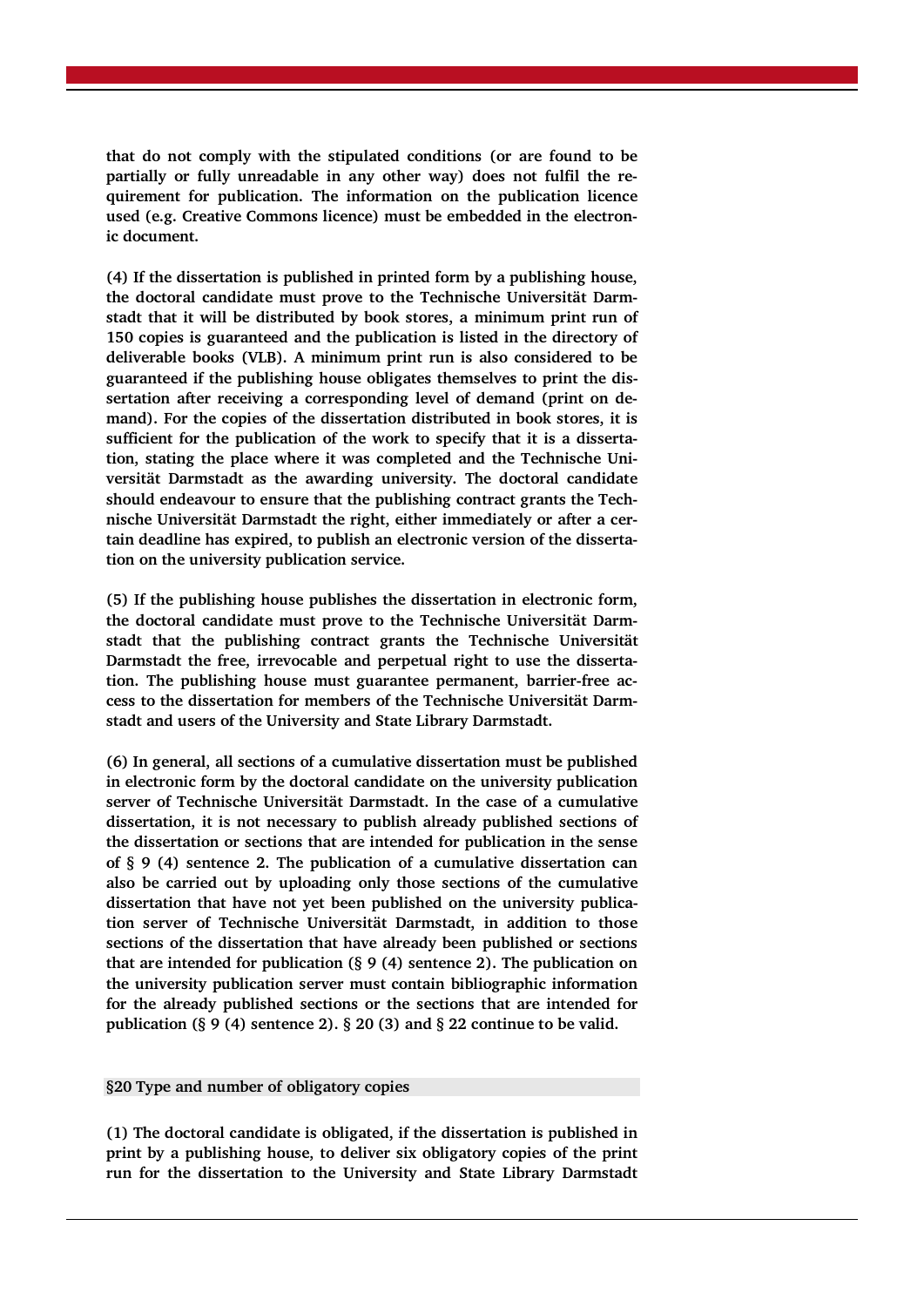**within one year of the oral examination, which can be freely used by the University and State Library Darmstadt. In the case of electronic publication, no obligatory copies in printed form need to be submitted to the University and State Library Darmstadt. The obligation to make external digital content accessible in accordance with §19 (5) remains unaffected. In the case of a cumulative dissertation, the obligatory copies consist of the synopsis in accordance with §9 (4) sentence 2 including the bibliographic information for the already published sections or the sections that are intended for publication (§ 9 (4) sentence 2).**

**(2) In the case of a double doctorate in the sense of § 1 (4) or a cooperative doctorate, the obligatory copies specified in the regulations of the partner institution must be additionally submitted to the partner institution. The type and number of obligatory copies is governed by the regulations of the partner institution. The partner institution can also be granted the right to produce and distribute further copies of the dissertation. The right granted in accordance with § 19 (5) must also be granted to the partner university.**

**(3) The delivery deadline can be extended in justified cases by one year upon timely application to the doctoral board.**

**(4) If the doctoral candidate does not comply with the delivery obligation described above, the doctorate is considered to have been failed. The same applies if the doctoral candidate does not comply with the conditions according to § 17 (3) or cannot provide proof of publication or provide this proof within the stipulated deadline.**

#### **§21 Award of the doctorate**

**(1) As soon as proof of publication has been provided, the University and State Library Darmstadt will inform the responsible department about the delivery. The doctorate will then be awarded by issuing the doctoral certificate to the doctoral candidate. From this point in time, the student awarded the doctorate has the right to carry the doctoral title.**

**(2) Following the submission of a special application, the doctorate can be awarded in exceptional cases before publication with the approval of the doctoral board and the president if the electronic version has been submitted to the University and State Library Darmstadt and a publication date within the deadline according to § 20 (1) has been guaranteed. If the dissertation is being published by a publishing house, the publishing contract must be submitted at the time of application and it must be ensured that the dissertation will be published within the deadline in § 20 (1) and the obligatory copies are delivered at the same time. An acceptance letter is considered the same as a publishing contract. If the doctoral candidate does not comply with the publication or delivery obligations within one year, the regulations in § 20 (4) and § 24 (2) apply. The deadline according to § 20 (1) is extended to two years if proof is provided that the dissertation has been accepted for publication in a peer-reviewed journal.**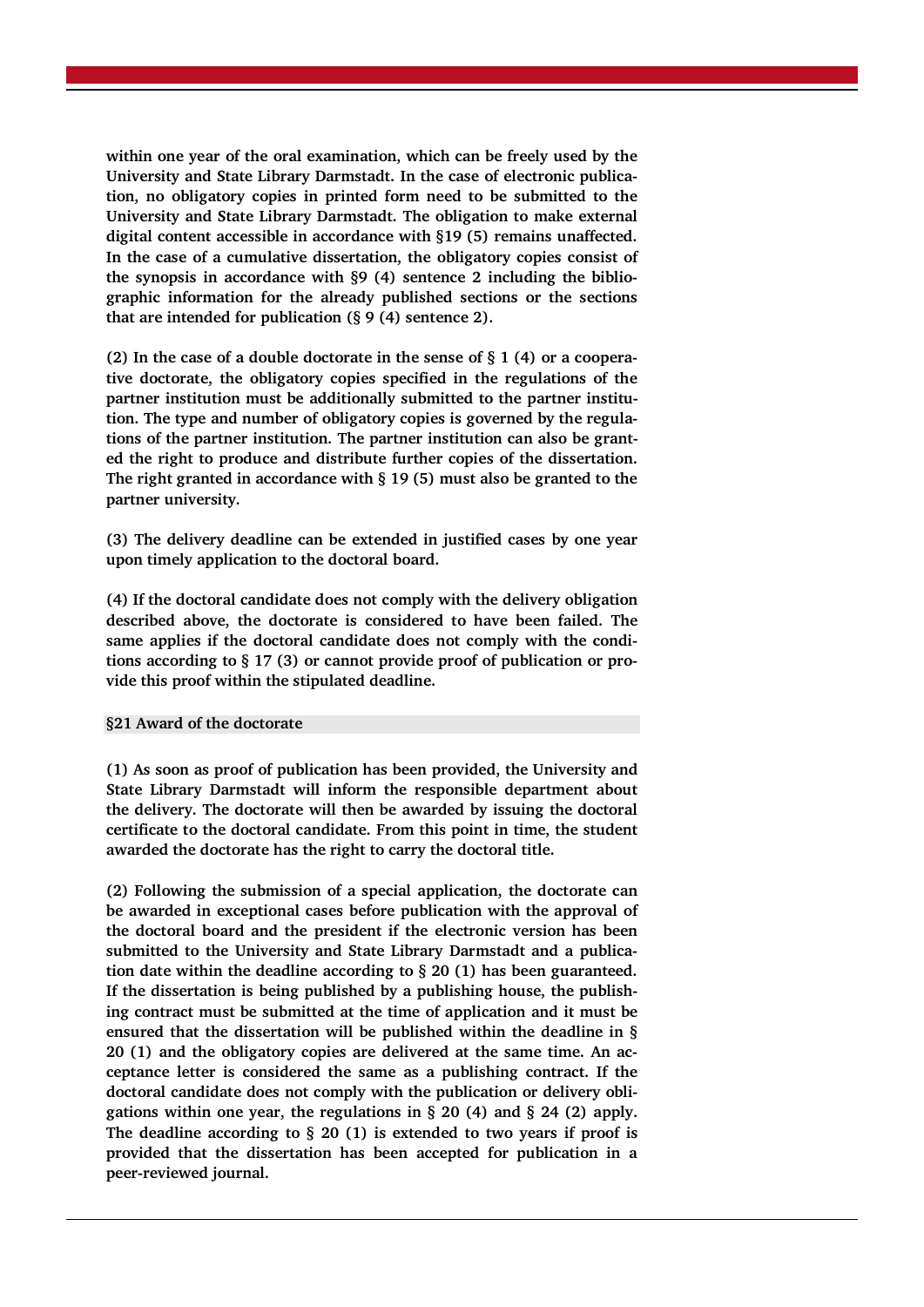**(3) If sections of the dissertation have not yet been published in the case of a cumulative dissertation, the regulations in (2) apply accordingly.**

**(4) In the case of a double doctorate in the sense of § 1 (4), the cooperation contract may also include additional requirements for the award of the doctorate in addition to those regulations in (1).**

#### **§22 Doctoral certificate**

**(1) The doctoral certificate is dated on the day of the oral examination and three copies are produced. The certificate carries the signatures of the dean of the department and the President of Technische Universität Darmstadt and also the seal of the university. It does not contain the academic degree awarded to the doctoral candidate. In general, the following text is found on the doctoral certificate:**

**TECHNISCHE UNIVERSITÄT DARMSTADT**

| <b>CERTIFCATE</b> |                                                                            |  |  |           |  |          |
|-------------------|----------------------------------------------------------------------------|--|--|-----------|--|----------|
|                   | During the term of                                                         |  |  | office of |  | presi-   |
|                   |                                                                            |  |  |           |  |          |
|                   |                                                                            |  |  |           |  |          |
|                   |                                                                            |  |  |           |  |          |
|                   | issues this certificate to award                                           |  |  |           |  | Mr./Mrs. |
|                   |                                                                            |  |  |           |  |          |
| born              | on                                                                         |  |  |           |  |          |
|                   |                                                                            |  |  |           |  |          |
|                   | the academic degree of doctor (Dr. )                                       |  |  |           |  |          |
|                   | after he/she proved his/her scientific qualifications in his/her disserta- |  |  |           |  |          |
|                   | tion and the dissertation defence during a properly conducted doctoral     |  |  |           |  |          |
|                   | examination procedure with the involvement of the refer-                   |  |  |           |  |          |
|                   |                                                                            |  |  |           |  |          |
|                   |                                                                            |  |  |           |  |          |
|                   |                                                                            |  |  |           |  |          |
|                   |                                                                            |  |  |           |  |          |
|                   |                                                                            |  |  |           |  |          |

**The Dean**

**The President**

**(Seal)**

**(2) In the case of a double doctorate in the sense of § 1 (4) or a cooperative doctorate in the sense of § 1 (5), the cooperation agreement may include regulations that deviate from those in (1).**

**§23 Repeating the doctoral examination procedure**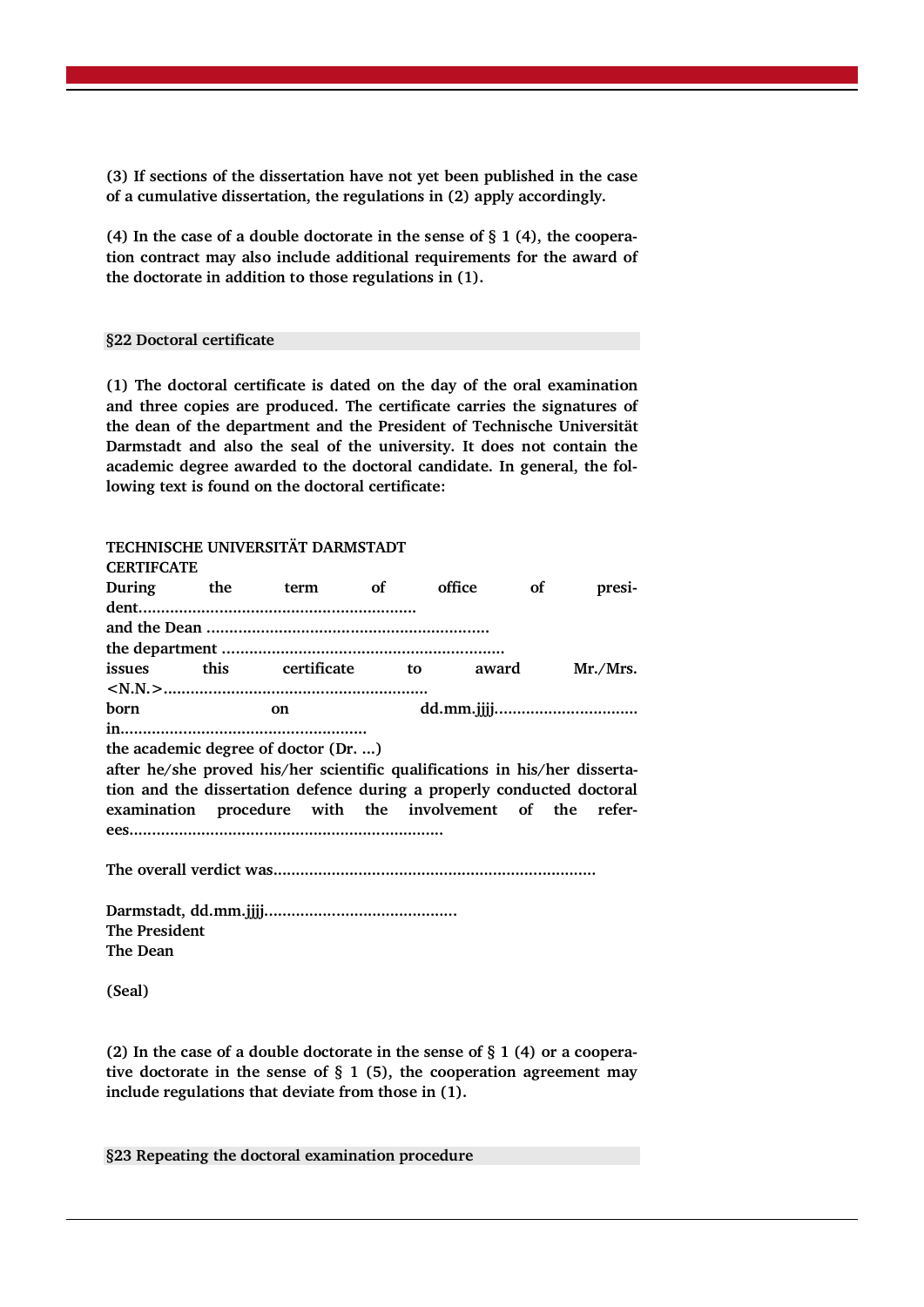**(1) If the first attempt at the doctoral examination procedure was unsuccessful due to the rejection of the dissertation, it is permitted to make one further attempt at the doctoral examination procedure by submitting a new dissertation. This new attempt is permitted at the earliest one year after the date the first dissertation was rejected. This also applies if the first application was rejected at another university.** 

**(2) If the oral examination was failed, only this examination needs to be repeated. The examination can only be repeated once, at the earliest six months and at the latest one year after the failed oral examination. In special cases, the deadline can be extended upon application from the candidate.**

**(3) If the doctoral requirements were not fulfilled due to failure to meet delivery obligations or other breaches of these doctoral regulations, the doctoral board will decide on the terms under which the doctoral examination procedure may be repeated. It is not permitted to repeat the doctoral examination procedure, if the candidate was not awarded the doctorate in accordance with § 25 or if the doctorate awarded to the student has been revoked.**

# **§24 Refusal to award and revocation of the doctorate**

**(1) If it is discovered after awarding the doctorate that important requirements for the approval of the doctoral examination procedure were falsely assumed, or that the doctoral candidate has cheated or attempted to cheat in their performance during the doctoral examination procedure, the university will refuse to award the doctorate. This decision will be taken by the doctoral board.** 

**(2) If the doctorate has already been awarded, the applicable state regulations for the revocation of a doctorate apply. The return of the doctoral certificate is governed by the regulations in the Administrative Procedures Act of Hessen (Hessisches Verwaltungsverfahrensgesetz) from 1 December 1976 (GVBI. I., p. 454).**

**(3) Before any decision is made to refuse to award or revoke the doctorate, the affected party must be given the opportunity to make a statement about the allegations made about them within an appropriate period of time.**

#### **§25 Honorary doctorates**

**(1) Following a joint decision by one or more departments and the Senate, the following honorary doctorates may be awarded on rare occasions to people who have earned special recognition for their scientific or artistic achievements:** 

**Honorary Doctor of Engineering (Dr.-Ing. E.h.), Doctor rerum naturalium honoris causa (Dr. rer. nat. h.c.),**